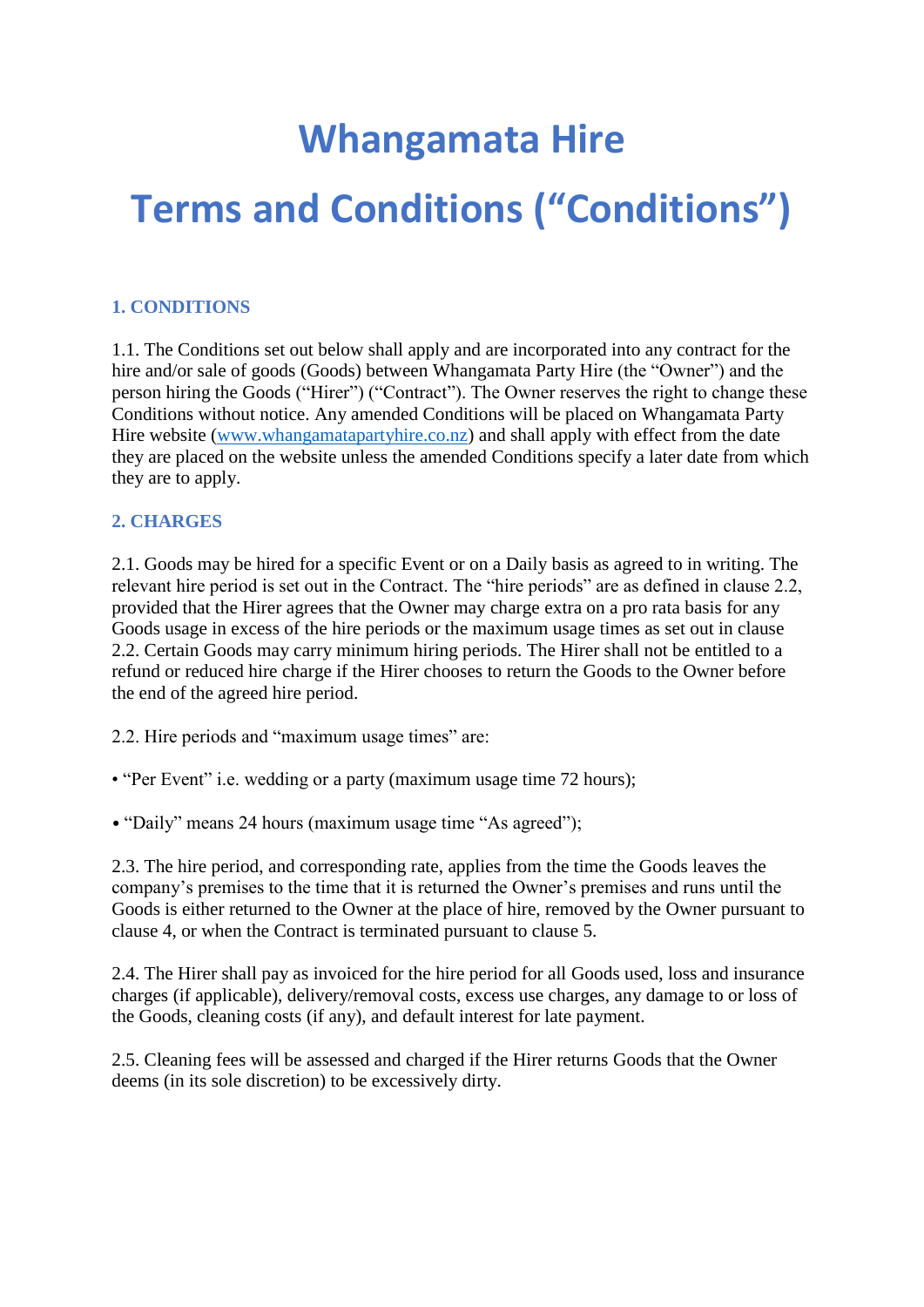# **3. PAYMENT AND DEFAULT INTEREST**

3.1. All charges are inclusive of GST unless otherwise indicated, whereby the Hirer shall pay the charges plus GST.

3.2. A deposit is required to secure a booking with the balance being payable before pick up or delivery. The deposit payment forms part of the total payment due for the hire and is different from the bond payment.

3.3 Full payment is required before hiring commences, unless the Hirer has a credit account with the Owner:

3.3.1. the Hirer will be required to pay a bond to be determined by the owner based upon the estimated total charges; and

3.3.2. on return of the Goods in good order and condition, the actual total charges will be calculated and the Hirer will either pay the balance outstanding, or be refunded with the difference between the bond paid by the Hirer and the actual total charges.

3.4. The Hirer by accepting the goods or services agrees to the terms and conditions as laid down by the Owner and agrees to pay any costs of collection and all legal fees incurred by the Owner in the event of legal action becoming necessary.

3.5. The Hirer's obligations to pay charges and any other sums to the Owner shall continue despite any defect or breakdown of, theft of, or accident or damage caused to the Goods.

# **4. DELIVERY AND REMOVAL**

4.1. Delivery and removal charges are payable by the Hirer and are in addition to the hire/purchase costs.

4.2. The Hirer is responsible for checking the Goods upon pick up or delivery. The Owner cannot accept responsibility for shortages or claims after the Hirer takes possession. Where the Hirer is not available to check Goods being delivered or collected, the Hirer shall not be entitled to subsequently dispute the amount of, or condition of the Goods recorded in writing as returned by the Owner at the time of return.

4.3. The Hirer shall be present at the delivery address to acknowledge receipt of Goods hired. If the Hirer is not present, the Owner may charge the Hirer \$20.00 per person per hour while the persons effecting delivery are waiting.

4.4. If applicable, Goods must be packed up, ready for loading, and assistance rendered for loading.

4.5 Ownership of the Goods remains at all times with the Owner. The Hirer has no right, title or interest in the Goods except insofar as they are hired to The Hirer in terms of this Contract. The Hirer shall forthwith on request by the Owner advise the Owner of the whereabouts of the Goods and allow the Owner or its agent or servants reasonable time to inspect and test the Goods,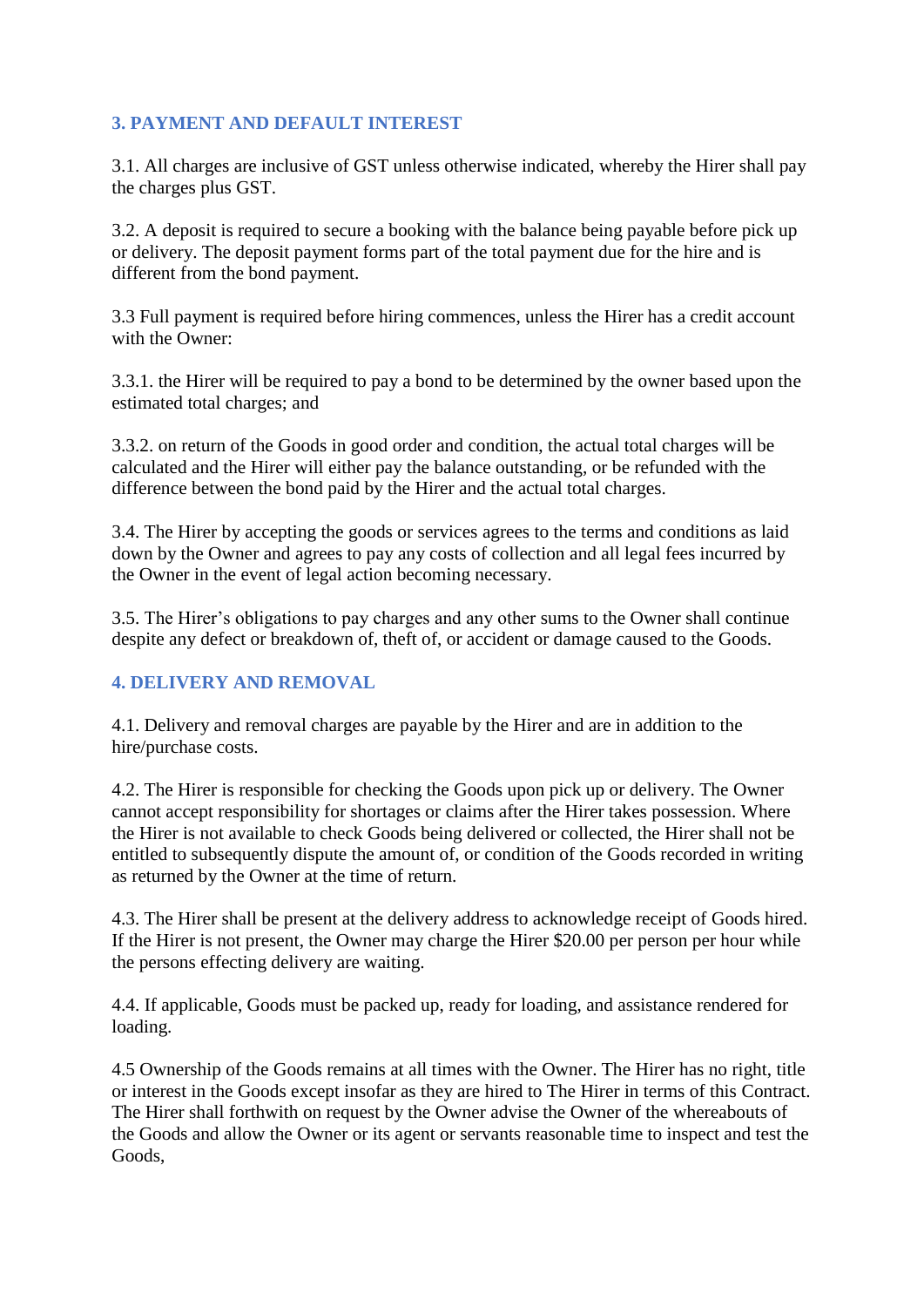4.6 The Hirer grants to the Owner, or will procure that the Owner is granted, an irrevocable right and authority to enter, and for the Owner to bring the Owner's vehicle at any time onto, the place where the Goods is to be used or is located to deliver and/or remove the Goods either on the expiry of the hire period or on termination of the Contract pursuant to clauses 5.1 or 5.2.

# **5. RIGHT TO TERMINATE**

5.1. The Owner may terminate the Contract by notice with immediate effect if:

5.1.1. the Hirer fails to comply with any term of the Contract or any other agreement with the Owner;

5.1.2. the Owner believes the Goods may be at risk for any reason whatsoever, including the manner of its use by the Hirer, adverse weather or work conditions, the Hirer is unable to, or might be unable to, pay any charge, cost, purchase price or fee in connection with the Goods under these Conditions; or

5.1.3. any step is taken to appoint a receiver, manager, trustee in administration, liquidator, provisional liquidator, statutory manager, administrator or other like person of the whole or any part of the Hirer's assets or business.

5.2. Notwithstanding clause 5.1, the Owner may terminate the hire at any time without reason by giving the Hirer 48 hours' written notice.

5.3. The Hirer indemnifies the Owner against, and shall pay to the Owner upon demand, any cost (including legal costs), claim, damage, expense or liability suffered or incurred by the Owner whether arising directly or indirectly from the Owner acting to recover any Goods hired or monies payable by the Hirer pursuant to the Contract, or otherwise in connection with the exercise or attempted exercise of any of its rights or remedies under the Contract.

5.4. Upon termination of this Contract under clauses 5.1 or 5.2 the Hirer shall forthwith deliver the Goods to the Owner and shall pay to the Owner:

5.4.1. all rental and other moneys due to the Owner at the date of termination; and

5.4.2. the balance of all rental yet to accrue from the date of termination to the expiry of the term of the Contract discounted for early payment in such amount as the Owner at its sole discretion allows.

5.5. Termination of the Contract by the Owner is without prejudice to any rights that the Owner may have under this Contract.

5.6. The parties acknowledge that, notwithstanding the provisions of the Contractual Remedies Act 1979, the Hirer shall not be entitled to cancel or otherwise terminate the Contract.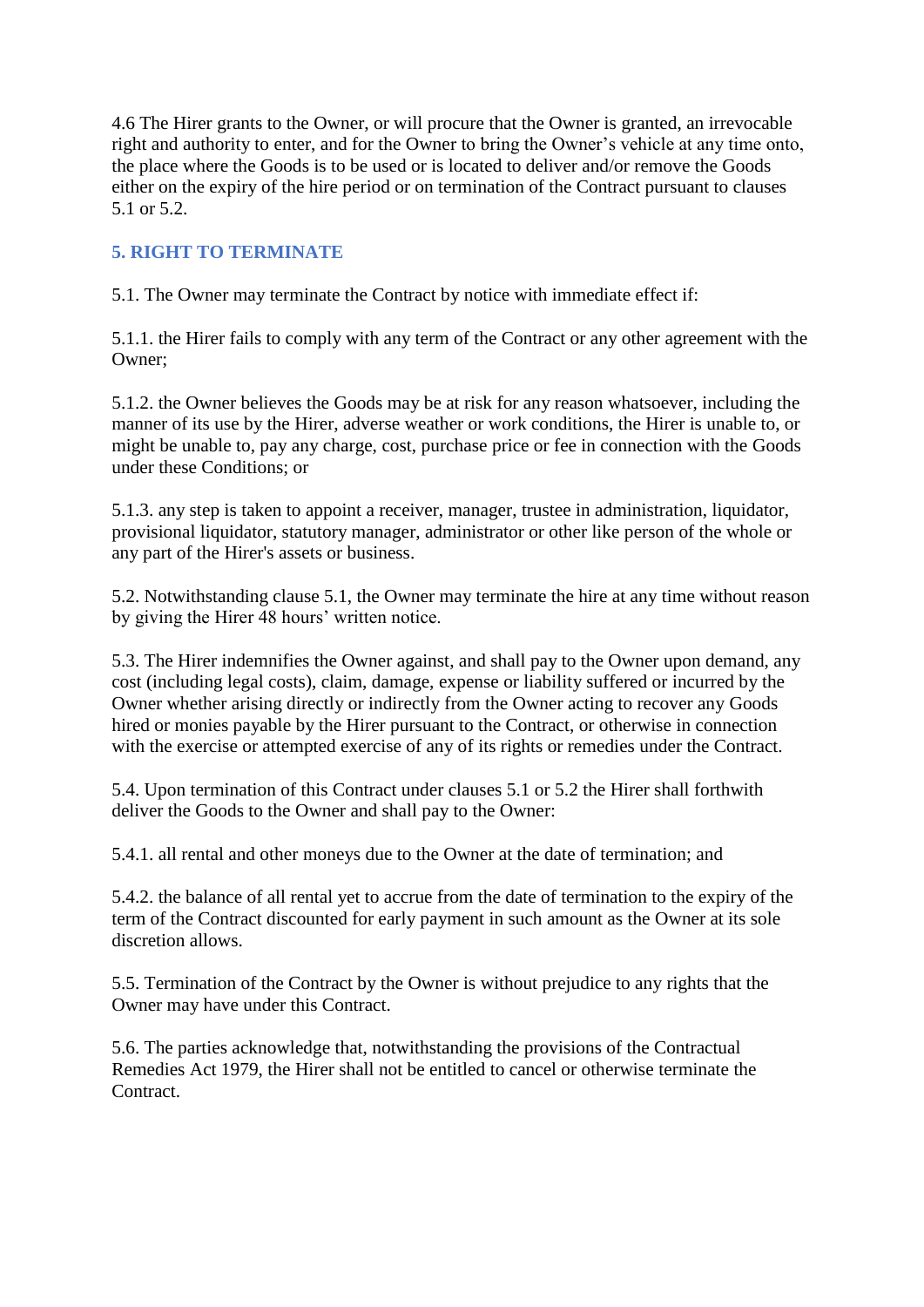## **6. CANCELLATION OF HIRE**

If the Hirer, for any reason, terminates a booked hire or part of booking, irrespective of whether a bond has been paid or not, then the following fees will apply: If cancelled prior to 90 days of delivery and/or event date – 50% of deposit will be withheld If cancelled within 90 days of delivery and/or event date – 100% of deposit will be withheld In any circumstances where cancellation occurs and the company has incurred additional costs such as loading of vehicles, transportation of equipment, or utilization of labour, then additional fees may also be incurred by the customer.

# **7. ASSIGNMENT**

7.1. The Hirer shall not assign, sublet, charge or part with possession of the Goods or any part of it but this shall not prevent employees of the Hirer using the Goods in conformity with these Conditions.

7.2. The Owner may at any time assign its rights or interests, or any part thereof, (whether absolutely, or by way of security) or transfer its obligations or any part thereof, to any person.

# **8. HIRER'S OBLIGATIONS**

8.1. The Hirer shall:

8.1.1. if the Goods is intended to be used in a location or manner which is outside its usual or ordinary use, advise the Owner of the intended location and/or nature of use at the time of hiring the Goods;

8.1.2. take proper and reasonable care of the hired Goods and return it to the Owner at the end of the hire period (to the place of hire, unless otherwise specified in the Contract) in the same order and condition as at the commencement of the hire (fair wear and tear excepted);

8.1.3. satisfy itself that the Goods is suitable for the Hirer's intended use;

8.1.4. use the Goods in a lawful manner with due regard to all laws and regulations pertaining to the use of such Goods;

8.1.5. immediately notify the Owner by telephone if the Goods are faulty or breaks down;

8.1.6. except as permitted by the Consumer Guarantees Act 1993, not bring or threaten to bring any claim against the Owner for loss or damage incurred or threatened against the Hirer or arising directly or indirectly from the Hirer's use of the Goods;

8.1.7. notify the Owner immediately if the hired Goods is lost, stolen or damaged and shall follow all reasonable instructions of the Owner;

8.1.8. subject to clause 10, be responsible, and indemnify the Owner, for any loss, theft or damage to the Goods that occurs from the time the Hirer takes possession of the Goods until it is returned to the Owner's possession including: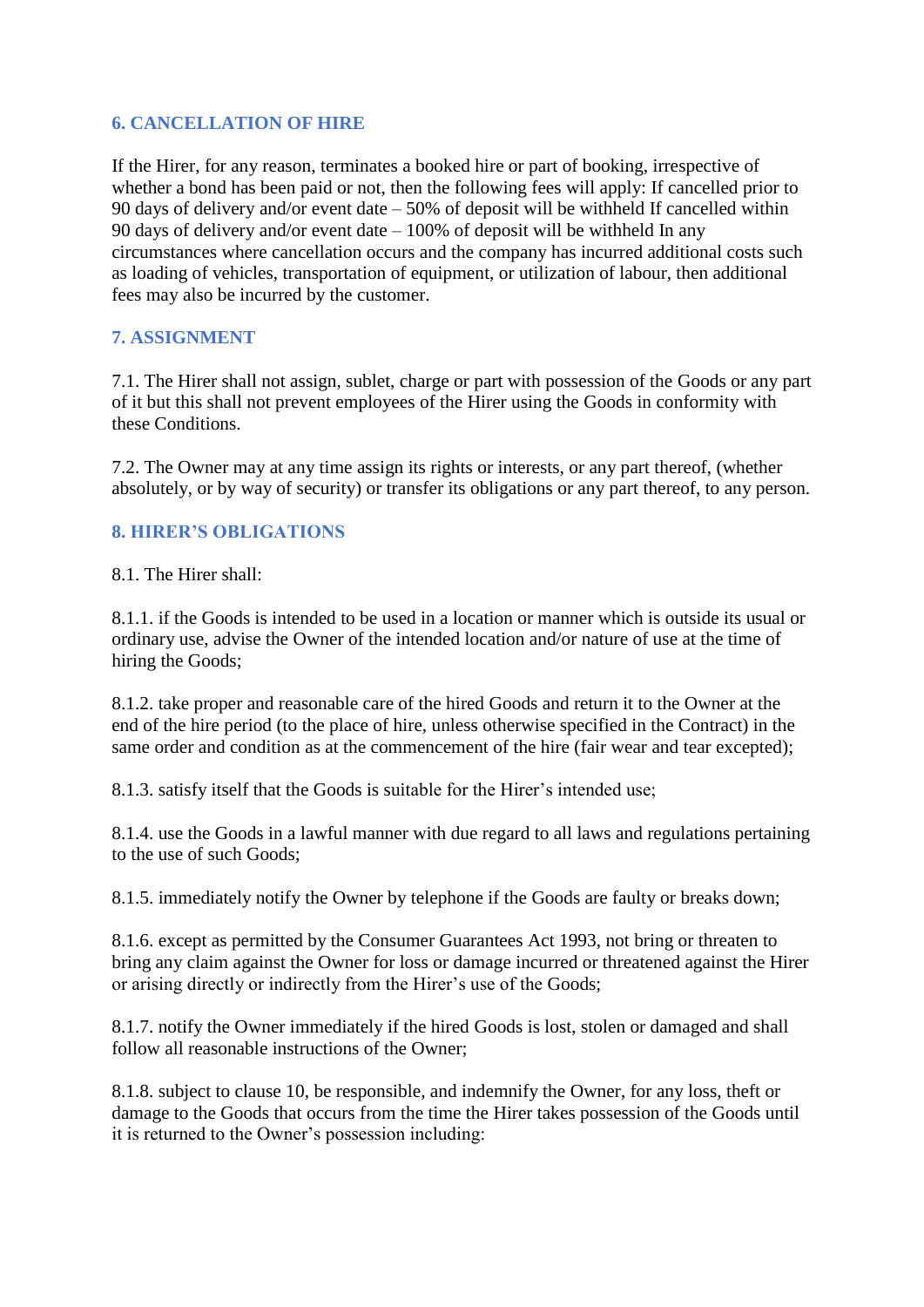8.1.8.1. in the case of damage, the full cost of all repairs to restore the Goods to the condition it was in at the time of hire;

8.1.8.2. in the case of loss, theft or irreparable damage to the Goods however caused, the full cost to the Owner of replacing the Goods; and

8.1.9. in addition to the costs set out in clause 7.1.8, be responsible for and indemnify the Owner for any loss of revenue suffered by the Owner due to the unavailability of the Goods for hire due to loss, theft or damage; and

8.1.10. not remove, deface or obscure any marks of identification or ownership on the Goods.

8.2. The Hirer warrants that all persons who use the Goods shall be COMPETENT and QUALIFIED to use the Goods, shall use the Goods in the manner it was designed to be used, and follow any directions from the Owner, local authorities, codes of practice and/or the manufacturer of the Goods relating to the use and safety of the Goods and shall comply with all obligations in relation to the use and control of the Goods and person using said Goods in accordance with the New Zealand Governments latest Health and Safety in Employment Act and all other relevant legislation.

8.3. If the Hirer is not an individual, the person who signs the Contract on behalf of the Hirer warrants that they have authority to bind the Hirer and will, in any event, be personally liable for the performance of the obligations on the Hirer. The person signing hereby indemnifies the Owner against all losses and costs that may be incurred by the Owner arising out of the person signing the Contract failing to have such power or authority.

8.4. The Hirer shall, upon request by the Owner, advise the Owner of the whereabouts of the Goods and allow the Owner reasonable time to inspect and test the Goods and for such purposes the Hirer gives irrevocable leave and licence to the Owner to take possession of and/or remove the Goods, and to enter any premises where the Goods or any part of the Goods may be.

# **9. PERSONAL PROPERTY SECURITIES ACT 1999 (PPSA)**

9.1. The Hirer acknowledges that title to hired Goods remains with the Owner at all times.

9.2. Hire of the Goods may create a security interest in the Goods. If so, this document constitutes a security agreement for the purposes of the PPSA and the provisions of this clause 8 apply. All terms in this clause 8 have the meaning given in the PPSA and section references are sections to sections of the PPSA.

9.3. On the request of the Owner, the Hirer shall promptly execute any documents, provide all necessary information and do anything else required by the Owner to ensure that the security interest created under the Contract (including these Conditions) constitutes a perfected security interest in the Goods and their proceeds which will have priority over all other security interests in the Goods.

9.4. The Hirer will pay to the Owner all fees and expenses incurred by the Owner in relation to the filing of a financing statement in connection with the Contract.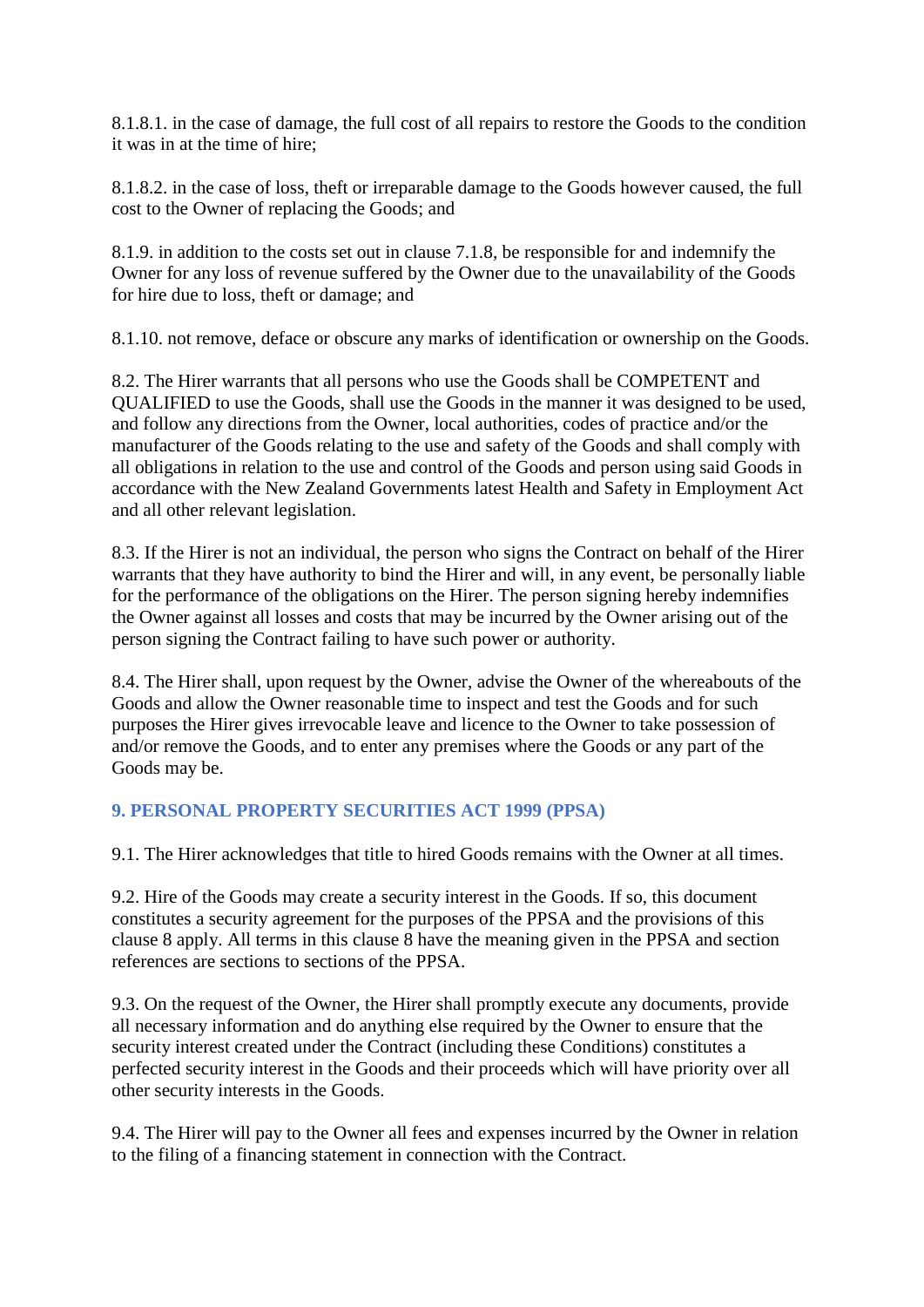9.5. The Hirer waives its rights under sections 114(1) (a), 116, 120(2), 121, 125, 126, 127, 129, 131, 132, 133, and 148 of the PPSA.

# **10. INSURANCE**

10.1. The Hirer is responsible for the insurance of Goods for the period of hire including where the Hirer transports to and from the premises of the Owner. The Hirer shall indemnify the Owner against any damage or loss or from theft which may occur whilst the Goods is in the care of the Hirer.

## **11. LIMITATION OF LIABILITY, INJURY OR DAMAGE TO HIRER, THIRD PERSON OR PROPERTY**

11.1. In entering into the Contract, the Hirer acknowledges that the Owner has no liability to the Hirer for any direct or indirect or consequential loss or damage or for any loss of profit (or any other form of economic loss) arising in connection with the Contract (whether in contract or in tort) including that resulting from the negligence of the Owner, the use by the Hirer of the Goods, or arising by operation of law. Without limiting the foregoing, the Owner is not liable for any indirect or consequential loss or damage including any loss of profit or other loss suffered by the Hirer, or liability incurred by the Hirer, as a result of the breakdown of any hired Goods, however caused.

11.2. Subject to the exclusion of liability in clause 10.1 above, the maximum aggregate liability of the Owner for all claims made by the Hirer, whether as a result of any breach of the Contract or on any other ground or terms whatsoever (including liability as a result of tort, including negligence) will not exceed:

11.2. in the case of any Goods hired, the lesser of the hire charges paid by the Hirer to the Owner pursuant to the Contract and three months' hire charges paid by the Hirer to the Owner pursuant to the Contract.

11.3. The Hirer will indemnify the Owner against any liability, losses, damages or expenses incurred or suffered by the Owner as a result of any claim made by a third person against the Owner in respect of any loss or liability arising from the Contract or arising out of the use of the Goods hired or purchased by the Hirer.

11.4. Nothing in the Contract affects the Hirer's rights under the Consumer Guarantees Act 1993. If the Hirer is acquiring or hiring the Goods for the purposes of a business, the provisions of the Consumer Guarantees Act 1993 do not apply.

11.5. The Owner makes no warranty or representations as to the state, quality or fitness of the Goods for any purpose and no such warranty shall be implied. For the avoidance of doubt, no warranty shall be implied by the description of the Goods on the face of this form or by the provision of information relating to the proper operation and maintenance of the Goods.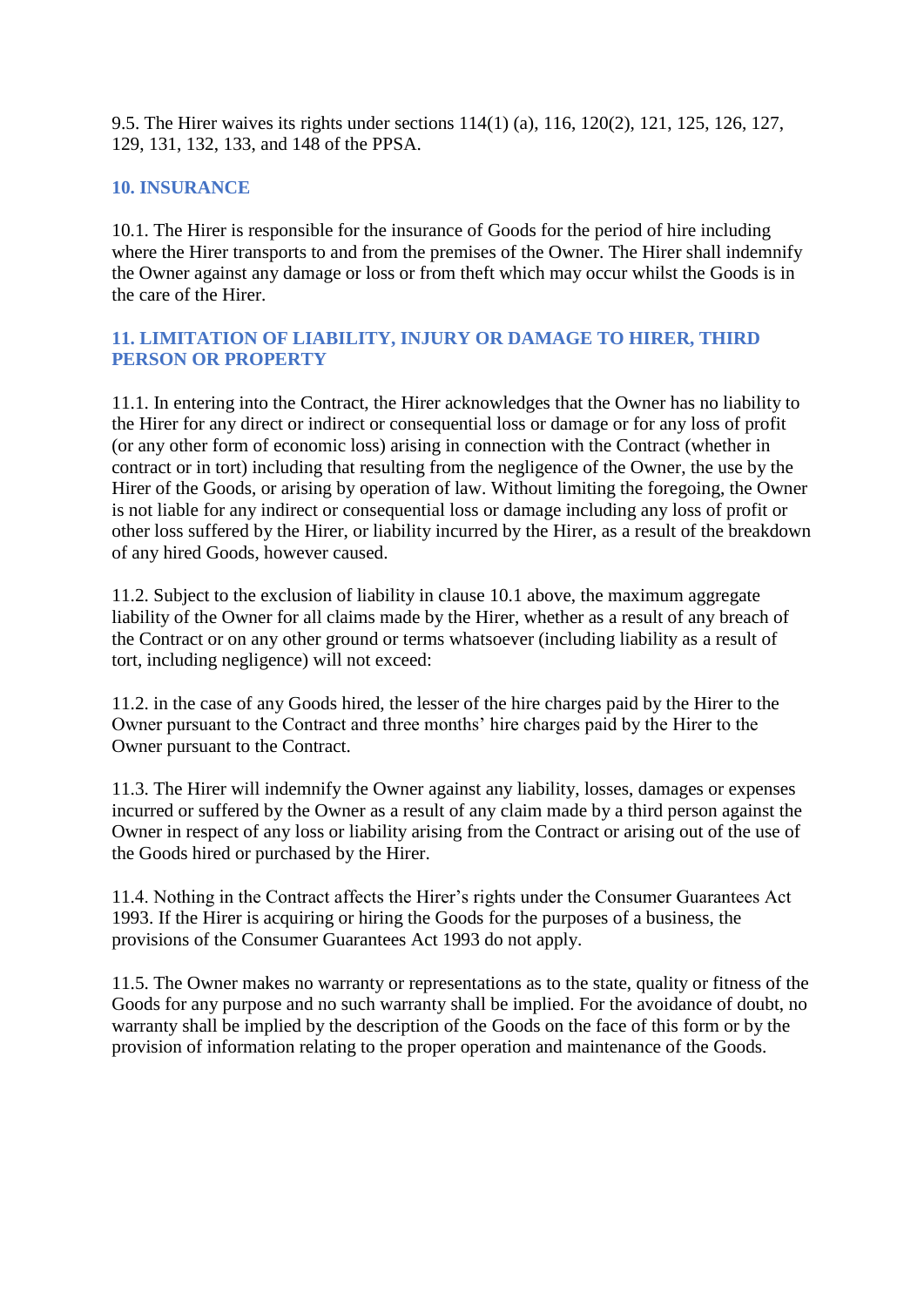#### **12. NOTICES**

12.1. Notices shall be properly served on a person if delivered by hand or left at or posted in any prepaid letter addressed to that person at either the job address or any other address of the Hirer specified on the face of this Contract. Service by post shall be deemed to be effected on the second day after the day on which the notice was posted.

# **13. GENERAL**

13.1. Headings are inserted for convenience and shall not affect the construction of the Contract. The singular includes the plural and vice versa. Persons include incorporated and unincorporated entities. Words implying one gender include the other. A reference to a clause or sub clause is a reference to a clause or sub clause hereof. A reference to Owner includes its servants, agents, successors and assigns. The word "including" do not imply limitation.

13.2. If at any time any provision of the Contract is or becomes illegal, invalid or unenforceable in any respect under the law of New Zealand that will not affect or impair the legality, validity or enforceability of any other provision of this Contract.

13.3. This Contract is governed by the laws of New Zealand. The parties agree to submit to the non-exclusive jurisdiction of the courts of New Zealand.

#### **14. PRIVACY ACT 1993**

14.1. If the Hirer is an individual, this clause 13.1 applies. The Owner requires personal information and will collect and hold personal information about the Hirer, principally for the purpose of evaluating the hire of Goods by the Hirer. The Hirer's application to hire Goods may be declined or the hire terminated if the Hirer fails to provide requested personal information. The Hirer can access and seek correction of any personal information by contacting the Owner. The Hirer agrees that its personal information may be used by the Owner to advise the Hirer of the Owner's other goods and services. The Hirer authorises the disclosure of personal information held by any other party regarding any previous hire contracts entered into by the Hirer. The Hirer agrees to the Owner releasing to other parties information regarding the Contract if the Hirer does not comply with its obligations.

14.2. The Hirer and each person who signs the Owner's Application for Credit authorises the Owner:

14.2.1. to collect, retain and use information about the Hirer or such other signatory from any person for the purpose of assessing the Hirer's or such other signatory's creditworthiness;

14.2.2. to disclose information about the Hirer or such other signatory:

14.2.2.1. to any person who guarantees, or who provides insurance, or who provides any other credit support, in relation to the Hirer's obligations to the Owner; and/or

14.2.2.2. to such persons as may be necessary or desirable to enable the Owner to exercise any rights under the Contract.